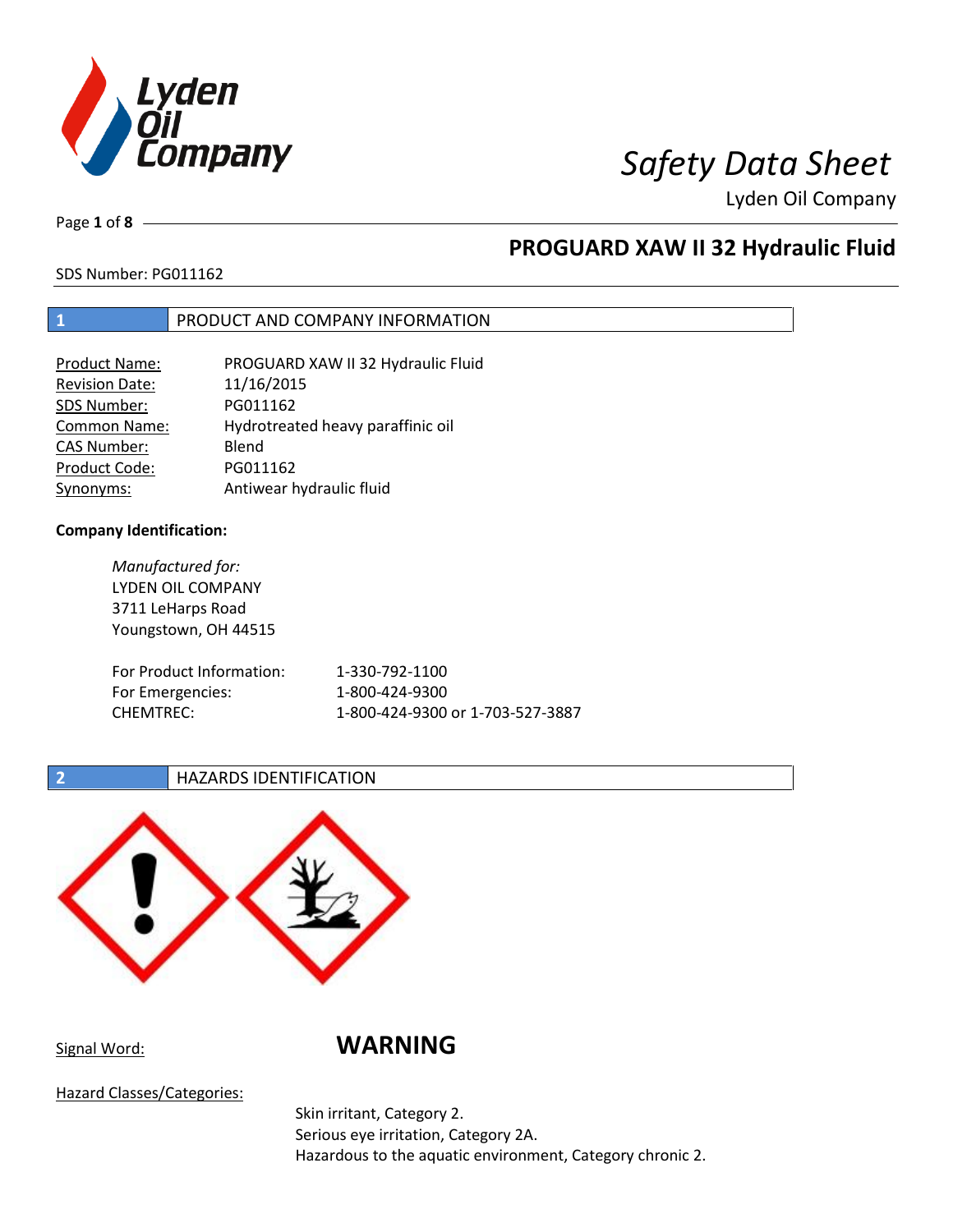

Page **2** of **8**

# **PROGUARD XAW II 32 Hydraulic Fluid**

## SDS Number: PG011162

| Hazard Statement(s):       |                                                                       |
|----------------------------|-----------------------------------------------------------------------|
|                            | H315: Causes skin irritation.                                         |
|                            | H319: Causes serious eye irritation.                                  |
|                            | H411: Toxic to aquatic life with long-lasting effects.                |
| Precaution Statement(s):   |                                                                       |
|                            | P101: If medical advice is needed, have product container or label at |
|                            | hand.                                                                 |
|                            | P102: Keep out of reach of children.                                  |
|                            | P103: Read label before use.                                          |
|                            | P302+352: IF ON SKIN: Wash with plenty of water                       |
|                            | P305+351+338: IF IN EYES: Rinse cautiously with water for several     |
|                            | minutes. Remove contact lenses if present and easy to $do$ – continue |
|                            | rinsing.                                                              |
|                            | P273: Avoid release to the environment.                               |
| Other Hazard Statement(s): |                                                                       |

Repeated skin contact may cause dermatitis or an oil acne.

## **3** COMPOSITION / INFORMATION ON INGREDIENTS

## Ingredients:

*Mixture of the substances listed below with nonhazardous additions.*

| <b>Chemical Name</b>                                      | <b>CAS Number</b> | Percentage |
|-----------------------------------------------------------|-------------------|------------|
| Distillates (petroleum), solvent-dewaxed heavy paraffinic | 64742-65-0        | $>98$      |
| Additives                                                 | N/A               |            |

*\*Any concentration shown as a range is to protect confidentiality or is due to batch variation.*

**4** FIRST AID MEASURES

## Description of First Aid Measures:

Inhalation:

If symptoms develop, move victim to fresh air. If symptoms persist, obtain medical attention.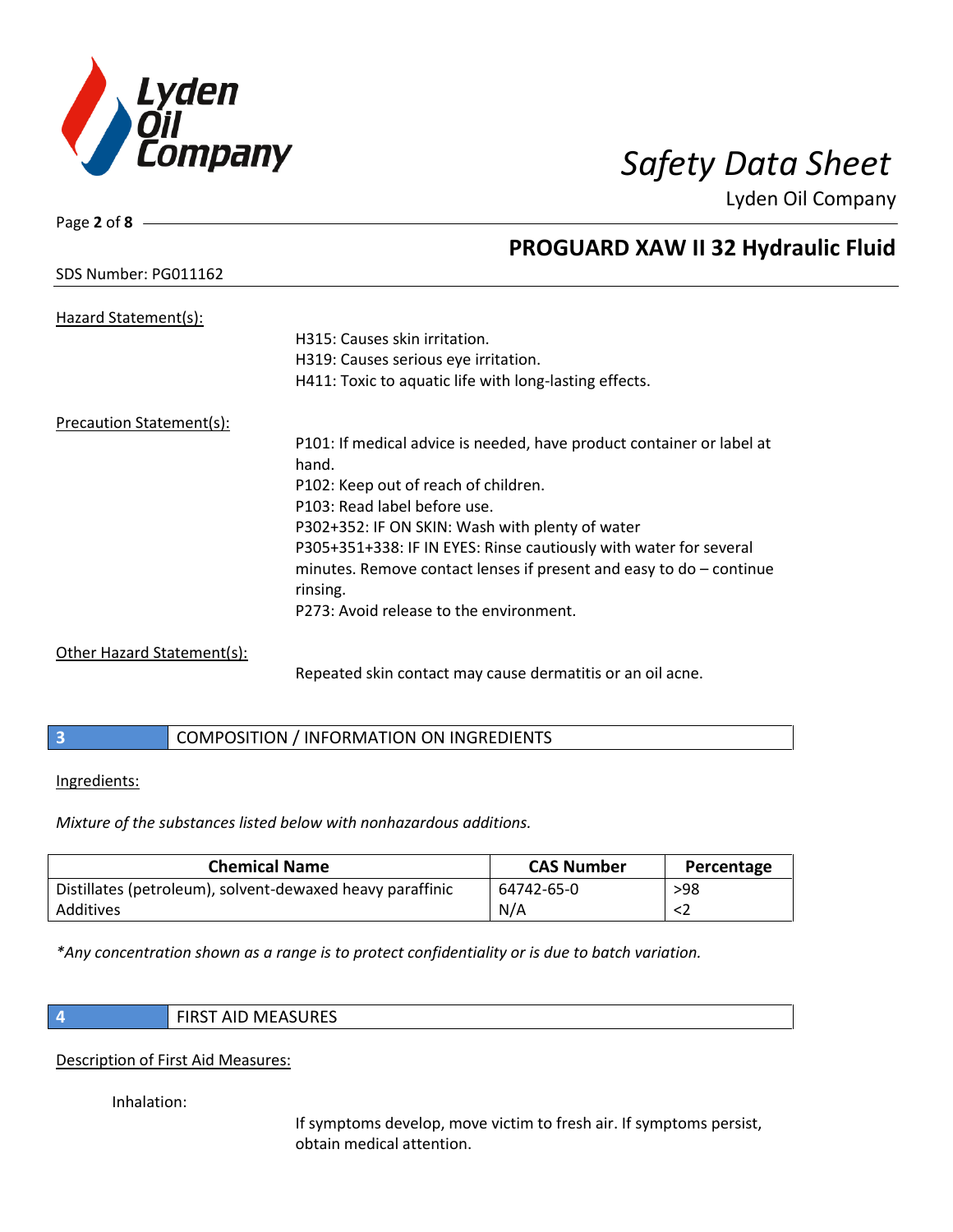

| Page 3 of 8 -                                 |                        |                                                                                                                                                                                                   |
|-----------------------------------------------|------------------------|---------------------------------------------------------------------------------------------------------------------------------------------------------------------------------------------------|
|                                               |                        | <b>PROGUARD XAW II 32 Hydraulic Fluid</b>                                                                                                                                                         |
| SDS Number: PG011162                          |                        |                                                                                                                                                                                                   |
| Skin Contact:                                 |                        | Wash with soap and water. Remove contaminated clothing and wash<br>before reuse. Get medical attention if needed.                                                                                 |
| Eye Contact:                                  |                        | Rinse opened eye for several minutes under running water. If<br>symptoms persist, consult medical attention.                                                                                      |
| Ingestion:                                    | attention.             | Rinse mouth with water. If symptoms develop, obtain medical                                                                                                                                       |
| Symptoms and Effects, both acute and delayed: |                        | No further relevent data available.                                                                                                                                                               |
| <b>Recommended Actions:</b>                   |                        | Treat symptomatically. Call a doctor or poison<br>control center for guidance.                                                                                                                    |
| 5                                             | FIRE FIGHTING MEASURES |                                                                                                                                                                                                   |
| Recommended Fire-Extinguishing Equipment:     |                        | Use dry powder, foam, or carbon dioxide fire<br>extinguishers. Water may be ineffective in fighting<br>an oil fire unless used by experienced fire fighters.                                      |
| Possible Hazards During a Fire:               |                        | Hazardous combustion products may include: A<br>complex mixture of airborne solid and liquid<br>particulates and gases (smoke). Carbon monoxide.<br>Unidentified organic and inorganic compounds. |
| Recommendations to Firefighters:              |                        |                                                                                                                                                                                                   |

No special measures required.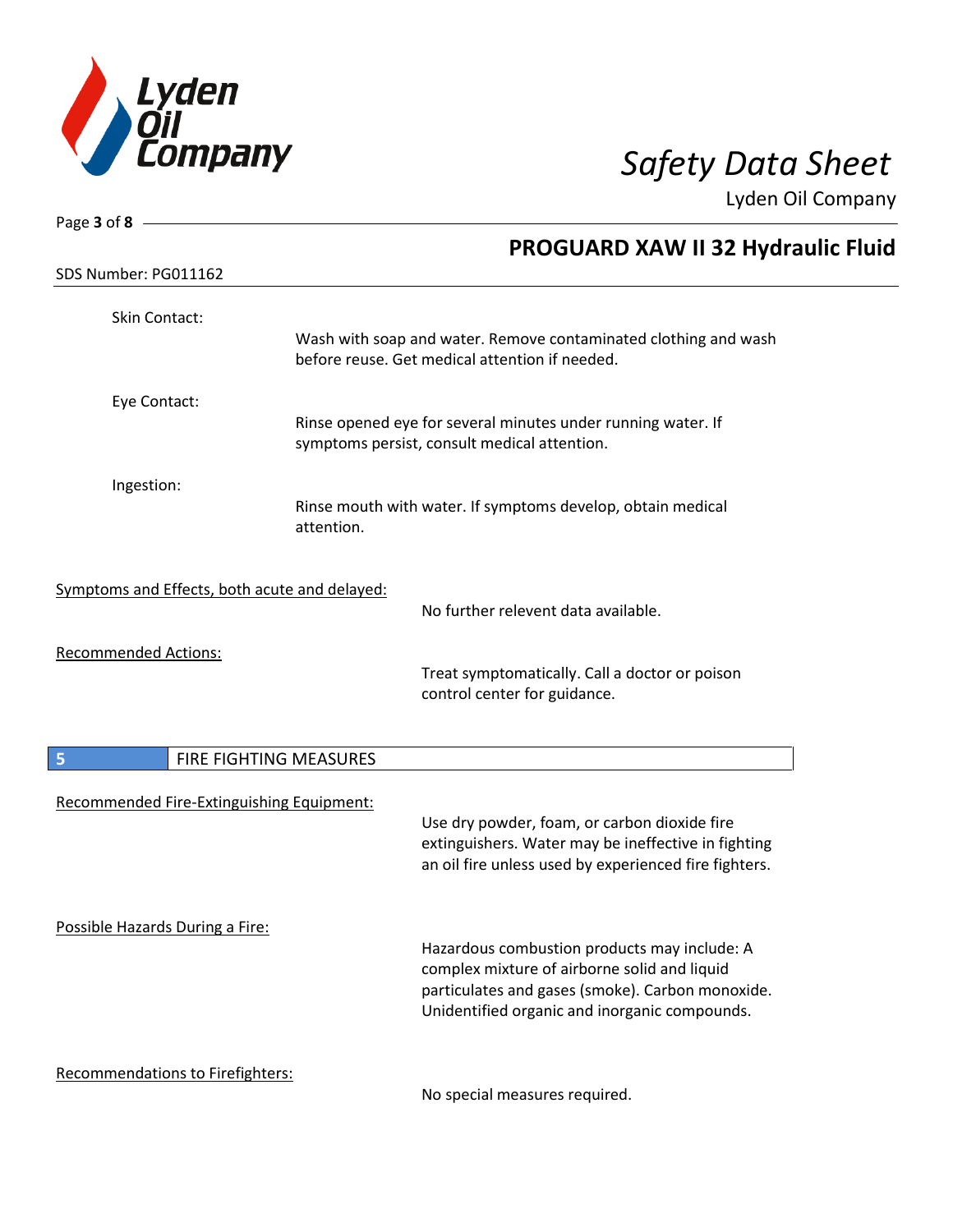

**PROGUARD XAW II 32 Hydraulic Fluid**

Lyden Oil Company

SDS Number: PG011162

Page **4** of **8**

# **6** ACCIDENTAL RELEASE MEASURES Personal Precautions: Avoid contact with skin, eyes, and clothing. Keep away from sources of ignition. Emergency Procedures: Contain spilled material, collect in suitable and properly labeled containers. Environmental Precautions: Do not allow to reach sewage system or any water course. Do not allow to enter ground waters. Cleanup Procedures: Pick up excess with inert absorbant material. **7 HANDLING AND STORAGE** Handling Precautions: Handle with care and avoid spillage on the floor. Do not cut, weld, drill, grind, braze, or solder container. Storage Requirements: Keep container tightly sealed. Keep away from sources of ignition. **8** EXPOSURE CONTROLS / PERSONAL PROTECTION Exposure Limits: -64742-65-0 Distillates (petroleum), solvent-dewaxed heavy paraffinic (>98%):

ACGIH TLV – Long-term value:  $5\,\text{mg/m}^3$ OSHA PEL - Long-term value: 5mg/m<sup>3</sup>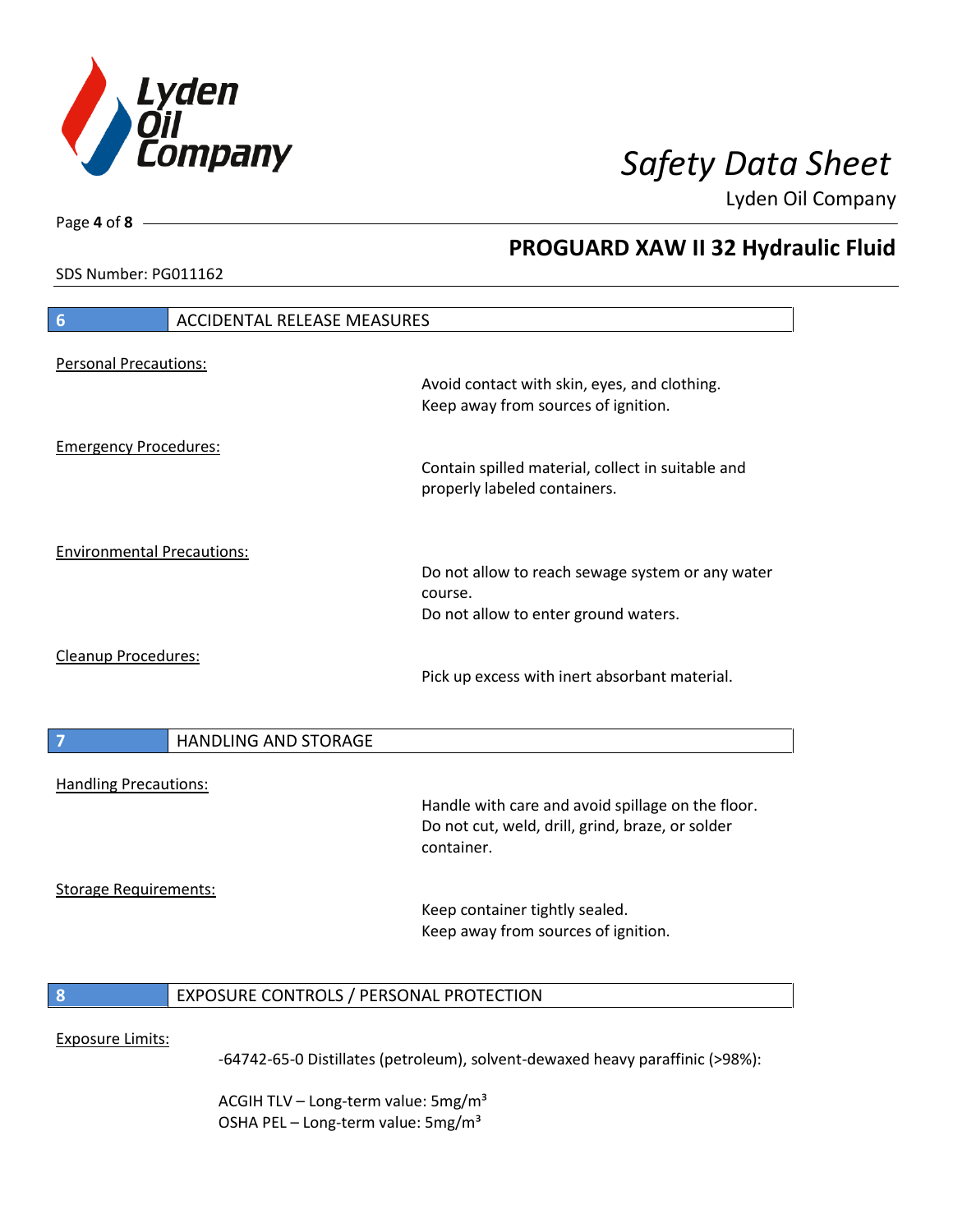

**PROGUARD XAW II 32 Hydraulic Fluid**

Lyden Oil Company

SDS Number: PG011162

Page **5** of **8**

Engineering Controls:

All ventilation should be designed in accordance with OSHA standard (29 CFR 1910.94).

Personal Protective Equipment:

Wash hands before breaks and at the end of work. Use safety glasses and gloves.

## **9** PHYSICAL AND CHEMICAL PROPERTIES

| Color:                        | Amber                                       |
|-------------------------------|---------------------------------------------|
| <b>Physical State:</b>        | Liquid                                      |
| Odor:                         | Data not available                          |
| Odor Threshold:               | Data not available                          |
| pH:                           | Data not available                          |
| <b>Melting Point:</b>         | Data not available                          |
| <b>Boiling Point:</b>         | $>425^\circ$ F                              |
| <b>Boiling Range:</b>         | Data not available                          |
| Flash Point:                  | 176.7° C / 350.1° F (PMCC Method)           |
| <b>Evaporation Rate:</b>      | Data not available                          |
| Flammability:                 | Data not available                          |
| Flammability Limits:          | Data not available                          |
| Vapor Pressure:               | Data not available                          |
| Vapor Density:                | Data not available                          |
| <b>Relative Density:</b>      | Data not available                          |
| Solubilities:                 | Insoluble in water                          |
| <b>Partition Coefficient:</b> | Data not available                          |
| Auto-Ignition Temperature:    | Data not available                          |
| Decomposition Temperature:    | Data not available                          |
| Viscosity:                    | 32 mm <sup>2</sup> /sec (kinematic at 40°C) |

## **10** STABILITY AND REACTIVITY

Stability:

Stable under normal conditions.

Reactivity:

Not reactive under normal conditions.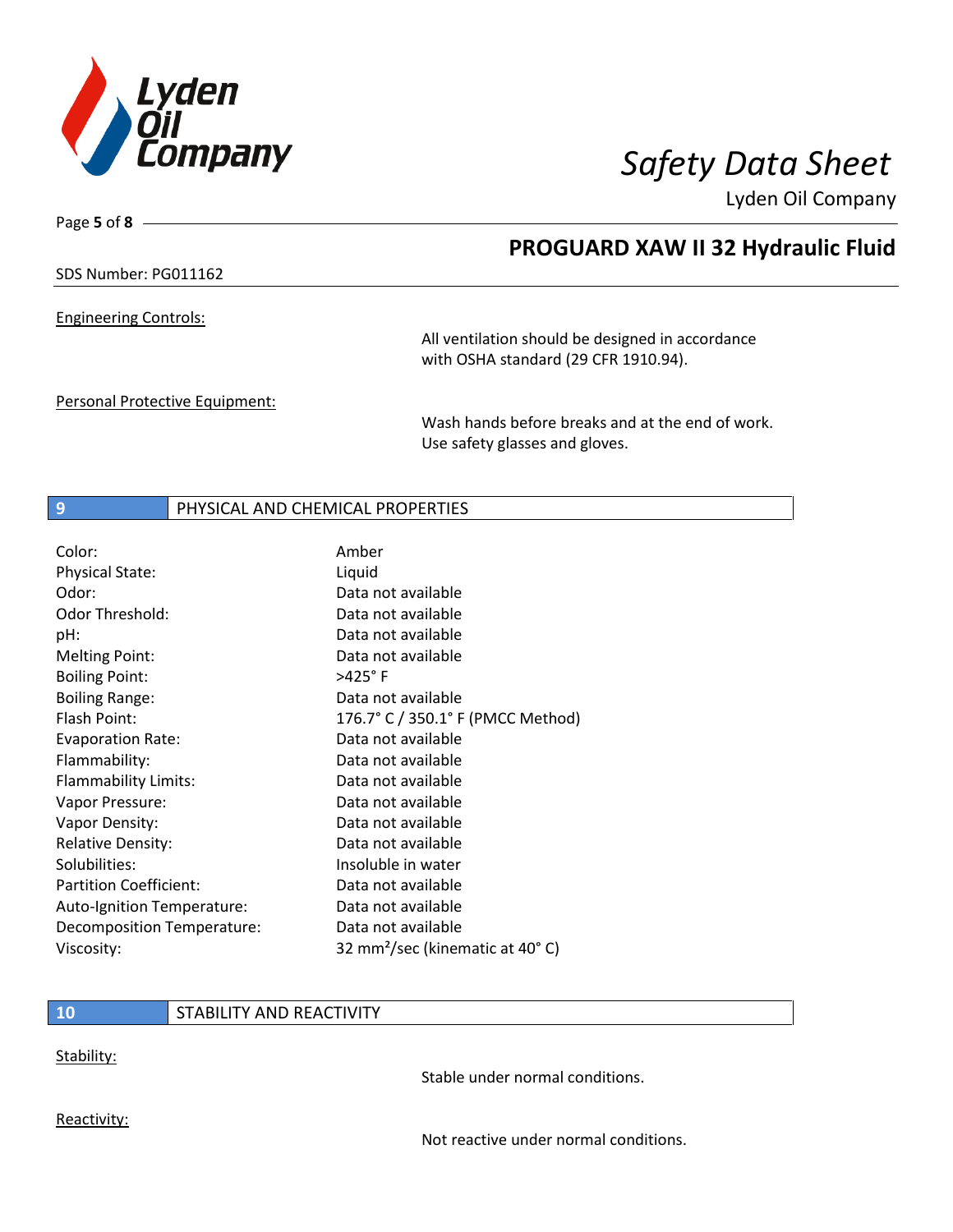

Page **6** of **8**

Lyden Oil Company

|                                        | <b>PROGUARD XAW II 32 Hydraulic Fluid</b>                                                                                 |
|----------------------------------------|---------------------------------------------------------------------------------------------------------------------------|
| SDS Number: PG011162                   |                                                                                                                           |
| Conditions to Avoid:                   | Extreme temperature, sparks, open flame, and<br>direct sunlight.                                                          |
| <b>Hazardous Reactions:</b>            | No known hazardous reactions.                                                                                             |
| Incompatible Materials:                | No further relevant information available.                                                                                |
| <b>Decomposition Products:</b>         | Hazardous decomposition products are not<br>expected to form.                                                             |
| 11<br><b>TOXICOLOGICAL INFORMATION</b> |                                                                                                                           |
| Routes of Exposure:                    | Skin and eye contact are the primary routes of<br>exposure although exposure may occur following<br>accidental ingestion. |
| <b>Exposure Effects:</b>               | Repeated skin contact may cause dermatitis or an                                                                          |

oil acne.

No test data available.

Measures of Toxicity:

Carcinogenic/Mutagenic Precautions:

Non-carcinogenic and not expected to be mutagentic.

**12** ECOLOGICAL INFORMATION

Ecological Precautions:

Avoid exposing to the environment.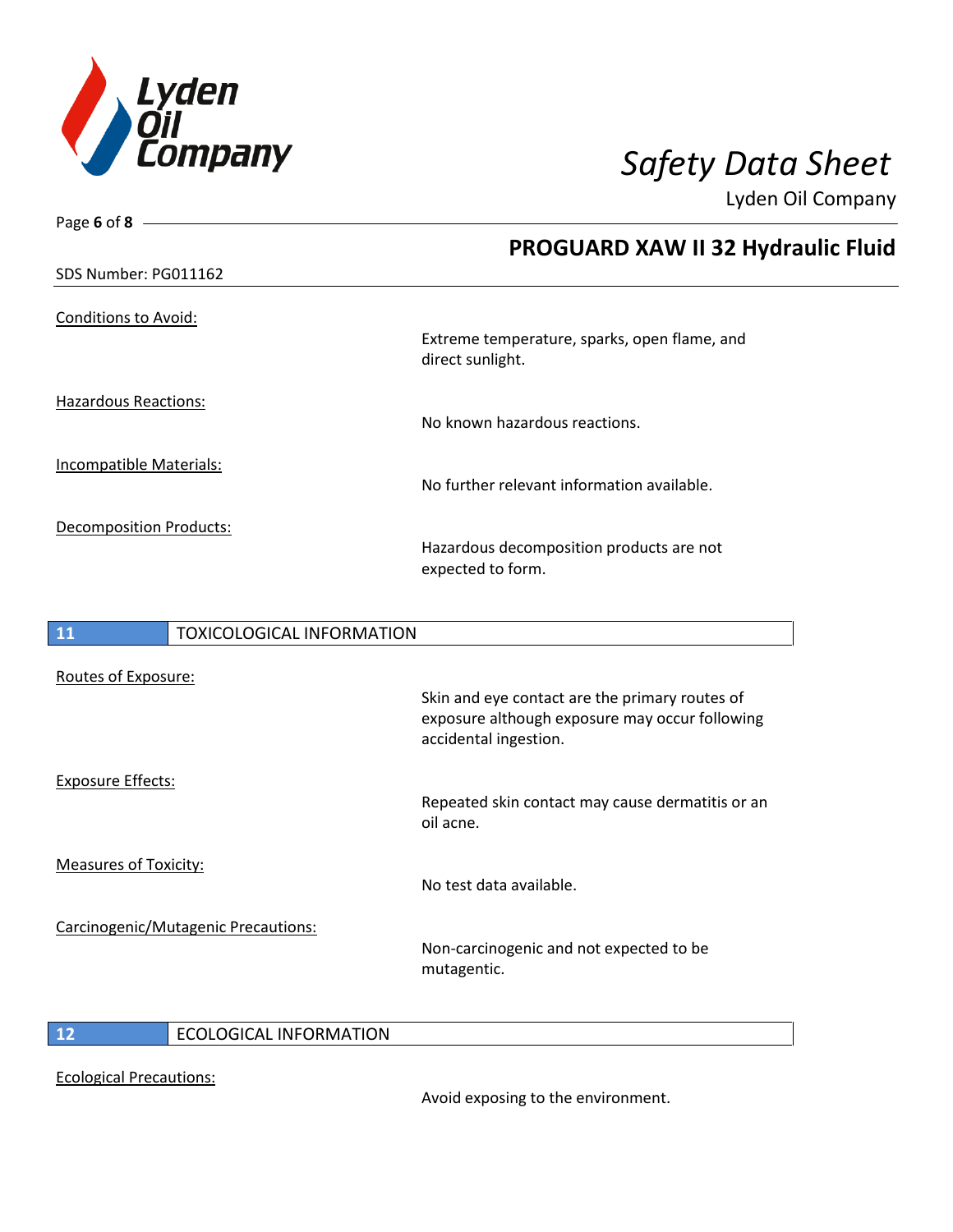

Page **7** of **8**

# **PROGUARD XAW II 32 Hydraulic Fluid**

## SDS Number: PG011162

## Ecological Effects:

No specific environmental or aquatic data available.

| 13                                                                                                | <b>DISPOSAL CONSIDERATIONS</b>                                                       |                                                                                             |
|---------------------------------------------------------------------------------------------------|--------------------------------------------------------------------------------------|---------------------------------------------------------------------------------------------|
| Disposal Methods:                                                                                 |                                                                                      | Dispose of waste material in accordance with all<br>local, state, and federal requirements. |
| Disposal Containers:                                                                              |                                                                                      | Use properly approved container for disposal.                                               |
| <b>Special Precautions:</b>                                                                       |                                                                                      | Do not flush to surface waters or drains.                                                   |
| 14                                                                                                | <b>TRANSPORT INFORMATION</b>                                                         |                                                                                             |
| <b>UN Number:</b><br><b>UN Shipping Name:</b><br><b>Transport Hazard Class:</b><br>Packing Group: | Data not available<br>Data not available<br>Data not available<br>Data not available |                                                                                             |
| <b>Environmental Hazards:</b>                                                                     |                                                                                      | Data not available                                                                          |
| <b>Bulk Transport Guidance:</b>                                                                   |                                                                                      | Data not available                                                                          |
| <b>Special Precautions:</b>                                                                       |                                                                                      | Not regulated by DOT.                                                                       |

## **15** REGULATORY INFORMATION

This material and all of its components are listed on the Inventory of Existing Chemical Substances under the Toxic Substances Control Act.